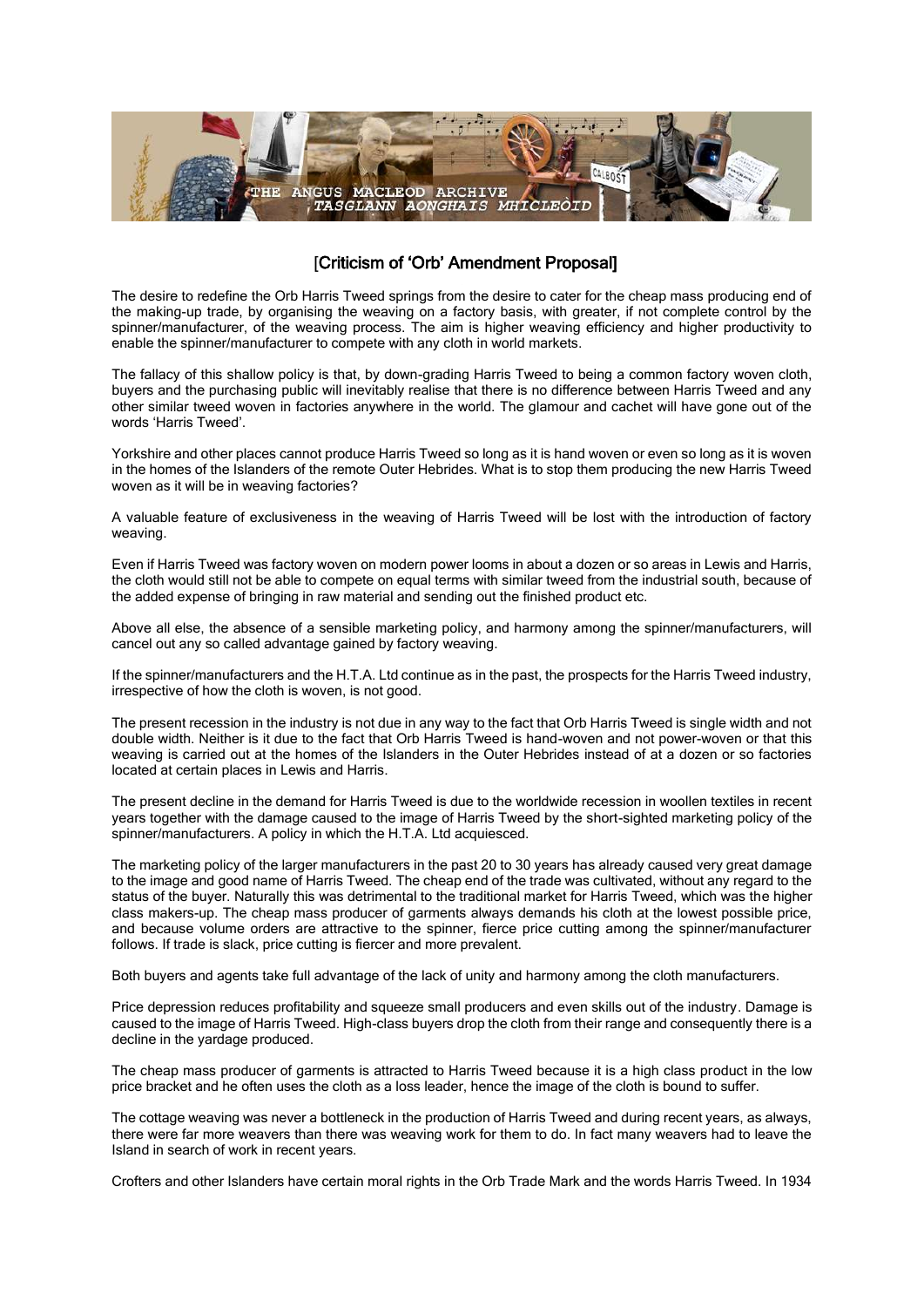the H.T.A. Ltd and the Hebridean Spinners persuaded the Board of Trade to agree to an Orb amendment restricting the supply of yarn for Orb Harris Tweed to that produced in the Hebrides. A very strong case could be made showing that this restriction was very harmful to producers of Harris Tweed as well as to the purchasing public. Except for a handful of pieces made from remnant lots of yarn the production of Orb cloth is now concentrated entirely with the spinner/ manufacturers. This situation came about as a result of the marketing policy of the large spinner/manufacturers, creating conditions which preclude small producers and crofters from a share in the market for Orb Harris Tweed, because they are unable to levy Orb yarn at a price that will enable them to compete with the orb spinners. If the proposed 1975 Orb amendment is granted allowing factory weaving, the activities of the crofters/weavers and small producers will be still more restricted and their tenuous position eroded still further, whereas the monopoly of the spinners will be made more secure, and even a distinct possibility of the spinners taking over the Harris Tweed Industry entirely.

If the Department of Prices and Consumer Protection are asked to consider amending the Orb definition at this point in time, the whole historical setting of the Harris Tweed industry should be looked at objectively and the terms of any new amendment should take account of the rights if all Hebrideans to fair and unrestricted trading in the Harris Tweed industry which is their birthright.

Since the Hebridean spinners grossly abused the privileged position conferred on them by the 1934 definition of the Orb, it is fairly clear that only the restoration of mainland mill spun yarn from Scotland could restore free and unfettered trading to crofters and small producers in the Outer Hebrides. The 1934 amendment led to restrictive practices in the supply and price of Orb yarn, as well as the price of Orb cloth on world markets. If Scottish mill spun mainland yarn was admitted within the Orb definition a healthy element of fair trading and competition would be restored as well as acknowledging the historical facts of the traditional use of Scottish mainland yarn in the manufacture of Harris Tweed, from an early date.

Such a step would not present any danger to the industry drifting to the mainland because the essential element, the weaving would be carried out in the Outer Hebrides, and should definitely be carried out at the homes of the Islanders by weavers free from any tie up with cloth producers.

If the Department of Prices and Consumer Protection felt that they should allow Orb Harris Tweed to be woven on power operated double width looms, it is beyond doubt that such looms should be located, as before, at the Islanders homes, in order to maintain continuity with the traditional mode of manufacture of Harris Tweed, the last and only association the fabric still has with the original cottage industry. If this last link is broken by reason of a new amendment it is clear the new fabric would have no right to be described or marketed as genuine Harris Tweed.

Although the words 'Harris Tweed' is not and cannot be incorporated into the 'Orb' Trade Mark, the 'cachet' which belongs to the words 'Harris Tweed' may be affected if the definition attached to the Orb is changed in order to embrace factory weaving. If in this way, the reputation of Harris Tweed is damaged the interests of all sections of the industry throughout the Hebrides is affected just as surely as if world markets were flooded with imitation Harris Tweed manufactured outwith the Scottish Hebrides.

Imitation Harris Tweed remains an imitation irrespective of where it is manufactured. In fact if the imitation is manufactured in the Outer Hebrides it is a much more serious threat to the very existence of the traditional and established reputation of the cloth known as Harris Tweed, than any threat from outside could be.

The amending of the definition of the Orb Trade Mark in order to allow factory weaving raises issues that are greater than any one group of manufacturers. Some of the spinner group of manufacturers have already gone out of business and it is not inconceivable, that because of their mismanagement and short sighted policies, all of them may eventually go out of business. If their last big gamble, the introduction of double width factory weaving fail, the reputation of Harris Tweed will have suffered a death blow, and it will not be possible to rebuild the industry. Great caution should therefore be exercised in any approach to amend the Orb definition, and any amendment should take into account fully, all the issues involved.

The present movement to have the Orb definition amended emanated from the spinner group and as usual the H.T.A. Ltd acquiesced and adopted the wishes of the spinners as their own policy and set about accommodating the spinners and consulting with them as to how the wishes of the spinners could be given effect to. In all these discussions the H.T.A. Ltd made no attempt to consult the small producers or the smaller weaver, manufacturers, or even a cross section of them except for one man who represented no one but himself (he made it clear at the meetings he attended that he attended as a private person). The H.I.D.B. made no attempt to consult small manufacturers and in any case the H.I.D.B. is an interested party, being involved financially in the spinner group of manufacturers. In fact it is questionable if the H.T.A. Ltd is a free agent either because the chairman of the H.T.A. Ltd is a member of the H.I.D.B.

The officials of the weavers branch of the T.G.W.U. attended the discussions that took place concerning the proposed change from weaving at the Islanders homes as at present, to power weaving in factories, but again Mr Raymond Macdonald the Scottish secretary of the T.G.W.U. sits on the H.T.A. Ltd and it is not unreasonable to suspect the possibility of H.T.A. Ltd influence percolating down to the weavers officials level. In any case it would hardly be correct to say that the weavers were properly consulted, if indeed it could be said they were consulted at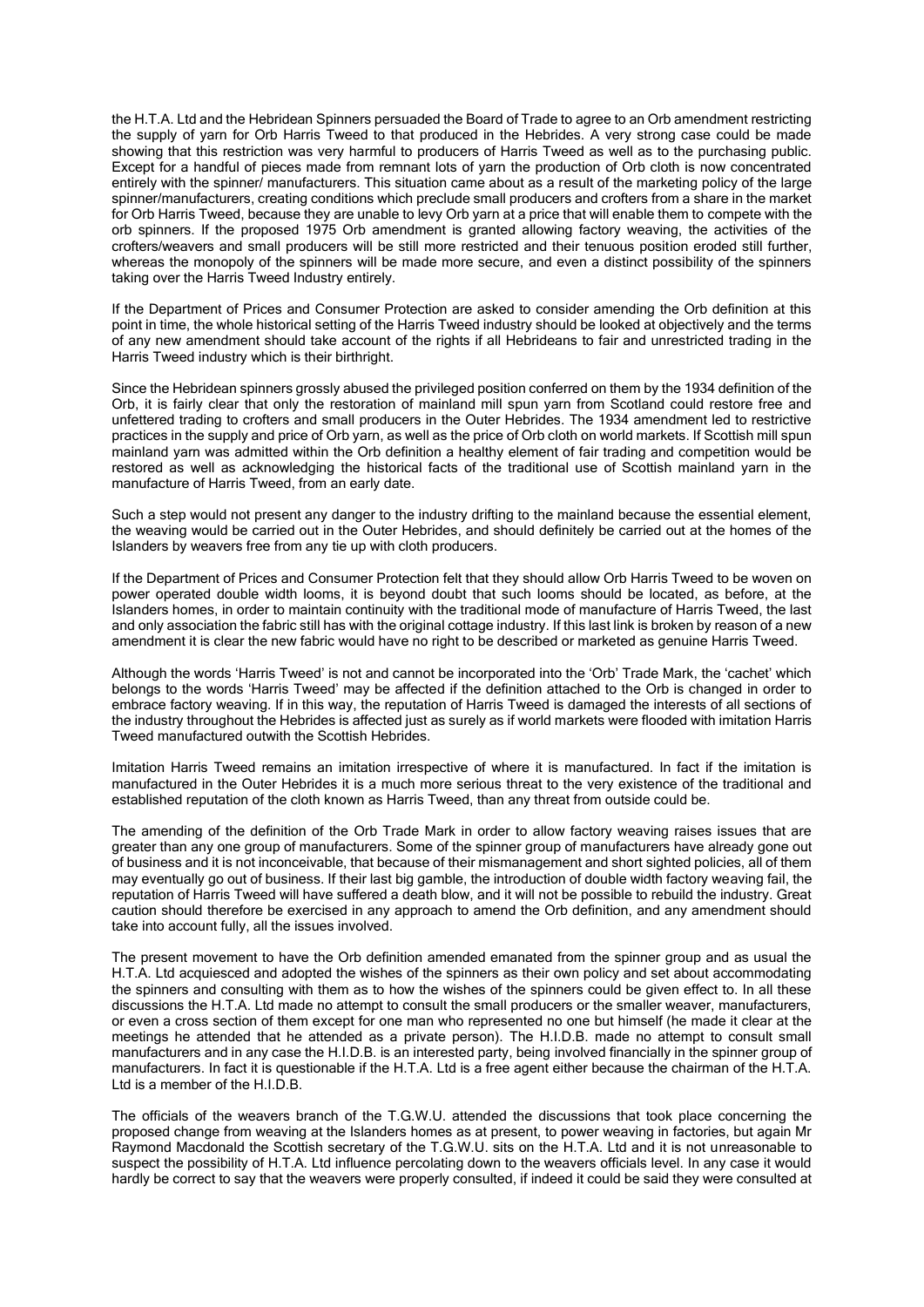all, we know a great many of them who only know what they learned from the press and again the press is not always objective.

Neither the H.T.A. Ltd nor the H.I.D.B. made any attempt as yet to inform the weavers as a whole, giving full details of the proposed new weaving scheme and the way the new scheme is to affect the individual weaver. In all this, the H.T.A. Ltd has acted predictably, and true to form, and therefore has proved once again that they are biased and unduly influenced by the spinner group of manufacturers as always.

Considering that the policy of the H.T.A. Ltd, was always to remain detached from the practical side of the Harris Tweed industry, it is strange to some of us who participated in the industry, to see the H.T.A. Ltd taking a very active part in the present negotiations, which is meant to lead to the amending of the definition of the Orb Trade Mark.

One would think that the proper procedure would be for the H.T.A. Ltd to wait until a detailed proposition for the restructuring of the industry was put to them by a body representative of all sections of the practical side of the industry, and if there is general agreement on the need for an amendment of the Orb definition, then seek such as amendment from the Department of Trade and Industry on behalf of the whole industry and community. Instead of proceeding along these lines we learnt from the press that the H.T.A. is about to, or even already has approached the Dept. of Trade and Industry in order to amend the definition. The terms of the proposed amendment was not released to the press and the H.T.A. is not prepared to disclose it or admit or deny applying for an amendment. The amending of the definition attached to the Orb Trade Mark is a matter of tremendous concern to the Hebridean community at large and it is quite wrong for the H.T.A. to be so secretive about the negotiations or the terms of any proposed amendment.

Cloth similar to Harris Tweed was first woven on double width power looms, in the Hebrides when one of the spinners acquired some 2<sup>nd</sup> hand double width power looms and set them up in a building near his spinning plant in the mid-1960s. The spinner concerned strongly maintained that his double width cloth was marketed under a name of its own and was not in competition with Harris Tweed in any way. He also maintained he had a right to diversify to a cloth that was not Harris Tweed.

Some, at least of the so-called new cloth only differed from Harris Tweed in that it was a double width cloth woven on power operated double width looms and therefore did not qualify for the Orb stamp. This new cloth was therefore as close to imitation Harris Tweed as one pea is to another except that it was double width most of the time and it did not bear the Orb stamp. Of course, the application of the Orb stamp is optional even when the cloth complies with the terms of the Orb definition, and indeed some buyers do not wish their cloth stamped and do not want the official H.T.A. garment labels.

To begin with the H.T.A. Ltd, the spinners and the small producers strongly criticised the introduction of double width power weaving by one of the manufacturers of Harris Tweed. After a while two small producers were excluded from the discussions that took place on this subject at industry level, but they maintained all the time that the H.T.A. Ltd should take steps to protect the Harris Tweed industry from the possible consequences of this new innovation.

The new double width cloth was sold through the same marketing channels as the double width Orb stamped Harris Tweed. It was sold by a manufacturer of Harris Tweed and it therefore follows that there was a distinct danger that even with the best will in the world on the part of the manufacturer, the double width cloth might be used as Harris Tweed particularly if the buyer bought Orb stamped single width Harris Tweed from the same source.

Eventually the practice of manufacturing double width cloth similar to Harris Tweed in texture spread to other Orb spinners. Some of them, it is said, carrying out the weaving on the mainland. Also, strange as it may seem, some of the double width cloth was woven with a selvedge along the centre of the cloth and the cloth was later divided into two single width cloths.

It stands to reason that double width cloth, similar to Harris Tweed, manufactured and sold by Harris Tweed manufacturers, sells on the back of Harris Tweed, if indeed it does not end up as being passed off to the consumer as genuine Harris Tweed.

Many of us have seen much more unlikely garments cleverly displayed on racks in city stores, sold under the banner of Harris Tweed, sometimes with H.T.A. Ltd advertising material and sometimes even with a strip of H.T.A. garment labels displayed.

My information is that a great deal of unstamped Harris Tweed is on world markets at present. I do not know if the H.T.A. Ltd is aware of the sources of such imitation Harris Tweed, or if they are doing anything about it.

The Harris Tweed Association does not submit an annual report of its activities and I have never known a letter to the secretary to produce information on any point.

Any Orb Harris Tweed manufacturers who maintains he wishes to diversify and simply weaves Harris Tweed yarn into a single or double width cloth on motorised double width looms under factory conditions, can hardly be said to